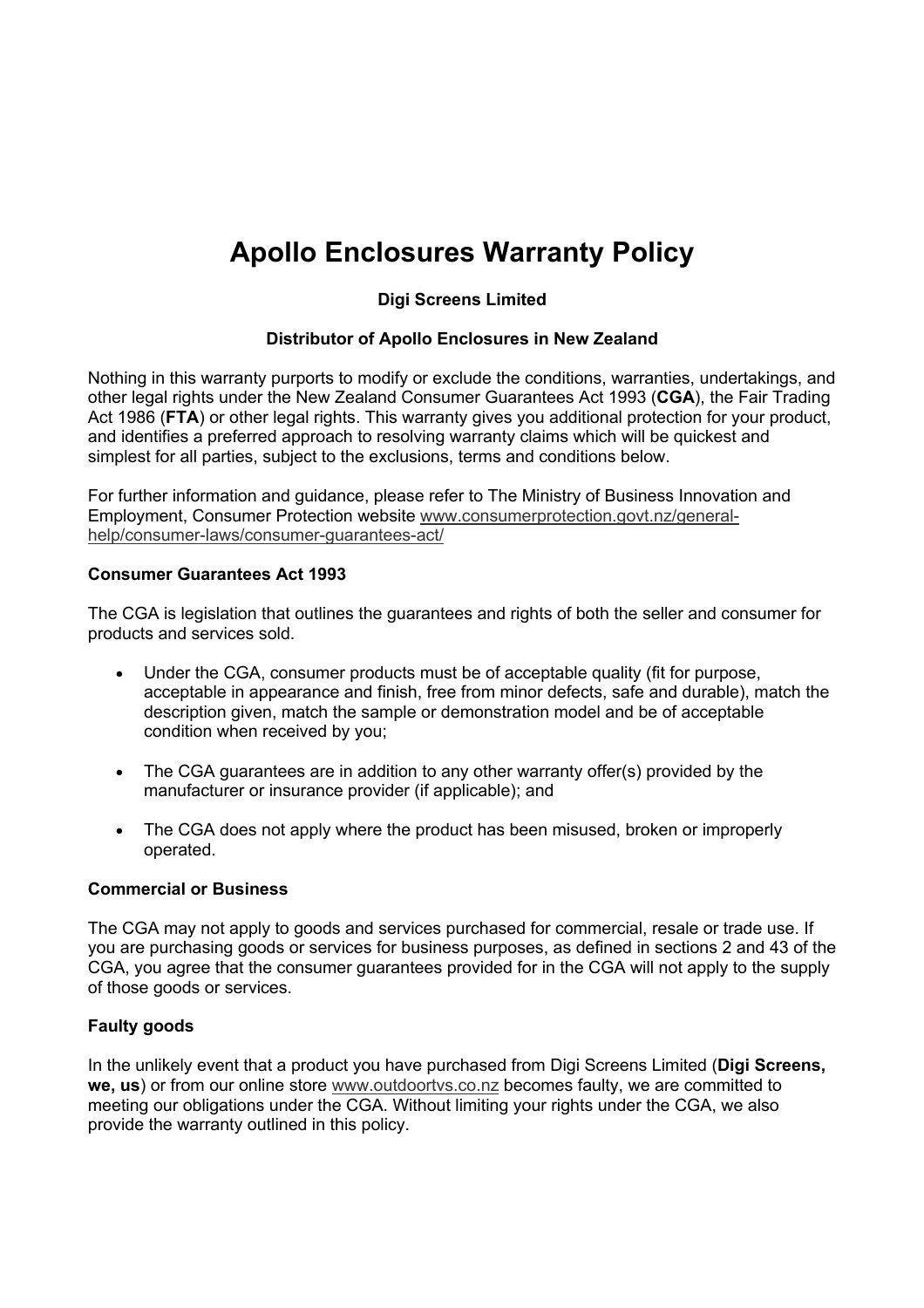## **The Manufacturer's Warranty**

We provide you with the warranty (**our Warranty**) described in this policy for the period of 12 months after purchase (**Warranty Period**). In all cases the commencement date for the period is the actual date of purchase, as shown on our or the Authorised Reseller's invoice provided to you. **Coverage and application**

For the purpose of our Warranty, an Apollo Enclosures (**Apollo**) product (**Product**) is a hardware product which:

- was manufactured by or on behalf of Apollo; and
- bears a trade mark owned or used by Apollo; and
- was sold by an Authorised Reseller or Distributor of Apollo products; and
- was purchased in New Zealand.

Digi Screens guarantees that your Product:

- is of acceptable quality; and
- does not have a latent defect.

## **Minor fault**

If your Product does not meet one of the guarantees detailed above or cannot be repaired within a reasonable period of time, we will either repair or replace the Product with an identical product type. In the event that repair or replacement is not a viable option, or the repair cannot be carried out within a reasonable period of time, we will refund you the original purchase price.

## **Major fault**

In the event your Product cannot be repaired, due to the nature of the fault (i.e. safety risk) or the failure is of substantial character (i.e. multiple product failures), you may choose either a replacement of an identical product type or a refund of the original product purchase price (excluding the purchase of services).

## **What we will do**

Before the Product is initially returned, we may try to fix (troubleshoot) the problem by phone, in consultation with the supplier, before requesting you to send it to ourselves or an authorised repair agent for assessment.

- If your returned Product is still within our Warranty Period, and after assessment is found to have a manufacturing fault, the repair and all associated costs will be free of charge;
- If the Product is outside of our Warranty Period, but the fault is found to be a manufacturing fault this will be remedied in accordance with the CGA; and
- If the Product is outside of our Warranty Period, and the fault found on assessment is not a manufacturing fault, all costs of assessment and repair will be payable by the customer, without limiting your rights under the CGA.

If you wish to return a Product which is not faulty, there is no legal requirement for us to accept it if you have merely changed your mind. However, at our sole discretion, we may accept certain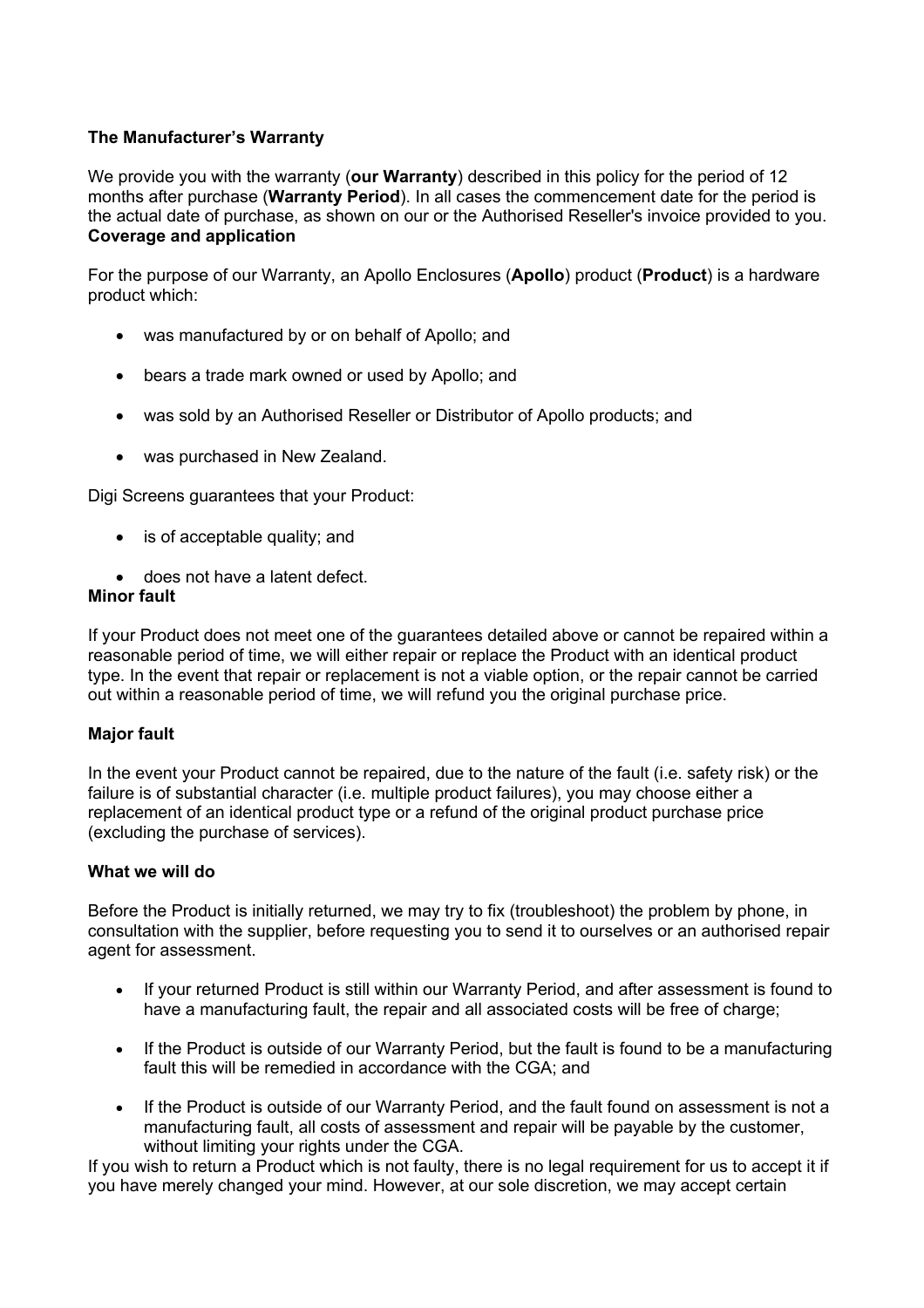Products back if they are returned freight paid, unopened, unused, and in original undamaged condition within seven days of delivery. A restocking fee of 15% of the original purchase price will be deducted from any refund. You must contact us and obtain an RMA number prior to returning the Product.

#### **Warranty exclusions**

This section identifies what is excluded under our Warranty. For the avoidance of any doubt, any and all warranties or conditions which are not guaranteed under the CGA (as applicable) and which are not expressly included in our Warranty as additional warranties or conditions are excluded.

Our Warranty does not cover damage or loss caused by:

- normal wear and tear;
- fire;
- theft or attempted theft;
- misuse or abusive use of the Product;
- incorrect operation or failure to follow the operating instructions (as stated in the Product Operation Manual or manufacturer's instructions provided with the Product);
- incorrect or improper installation;
- incorrect or improper maintenance or failure to maintain the Product;
- improper cleaning or failure to clean the Product;
- adverse external conditions such as lightning, acts of God, acts of terrorism, damage caused by vermin or insect infestation, or any other act or circumstance beyond Digi Screens' control;
- exposure to abnormally corrosive conditions;
- corrosion or rust resulting from damaged, scratched, or chipped paint;
- use of non-authorised, non-standard, defective, or incompatible parts;
- repair, modification, or other work carried out on the Product other than by service personnel authorised by Digi Screens;

Our Warranty does not cover products purchased at an auction.

Our Warranty applies only to the original owner and is not transferable.

#### **Governing Law**

Our Warranty is governed by the laws of New Zealand.

#### **When Returning Goods**